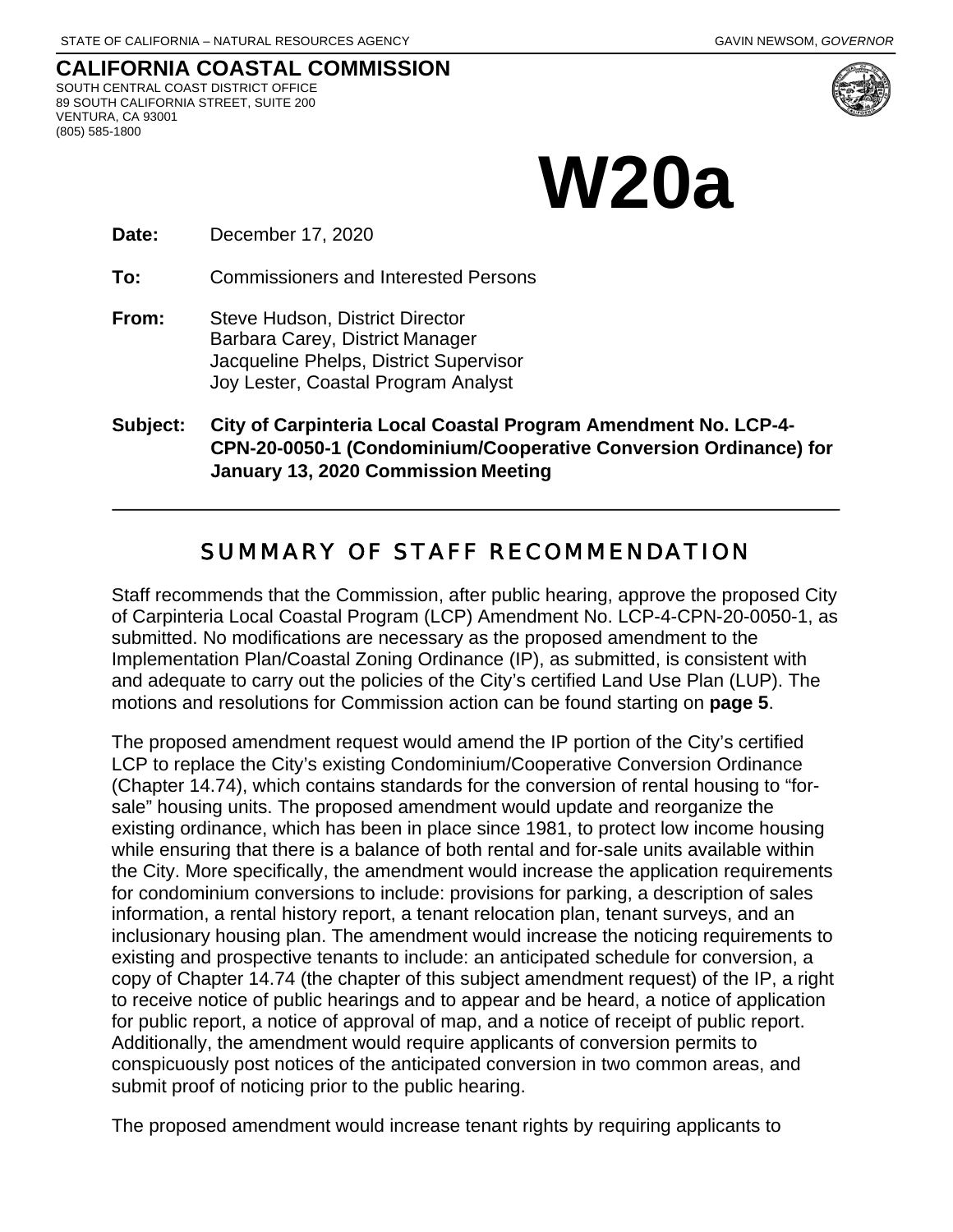LCP-4-CPN-20-0050-1 (Condominium/Cooperative Conversion Ordinance) provide rental assistance to displaced tenants, and requiring detailed tenant information to be included within applications for conversions. Additionally, the amendment would increase the required findings for issuance of a conversion permit, thus making it less likely that tenants will be displaced. In addition to the increased tenant protections, the amendment would modify the existing ordinance to include a right to appeal a Planning Commission decision to the City Council. Other changes included within the amendment request include implementing ordinance enforcement measures, allowing an administrative fee for conversions, and adding in an effective date of conversion permit (stating that the decision of the Planning commission shall be final after the time for appeal to the City Council has lapsed, unless located in the appeals jurisdiction of the Coastal Commission, in which case the action is final once the Commission appeal period has expired), and a limited duration to the conversion permit (stating that an approved conversion permit shall expire with the associated map, and for projects where no map is required, the conversion permit will expire two years following the effective permit date).

Lastly, the certified LCP contains policies and provisions that protect coastal resources, including sensitive habitat areas, scenic areas, and public access, as well as priority land uses. The proposed amendment does not modify any standards that implement these protections. Furthermore, the proposed amendment does not modify the availability or provision of priority land uses. As described above, the proposed amendment is intended to support the continuation and expansion of various housing alternatives and uses in the City.

For the reasons described in this report, Staff recommends that the Commission find the proposed IP amendment, as submitted, consistent with and adequate to carry out the policies of the City's certified LUP and related Coastal Act requirements.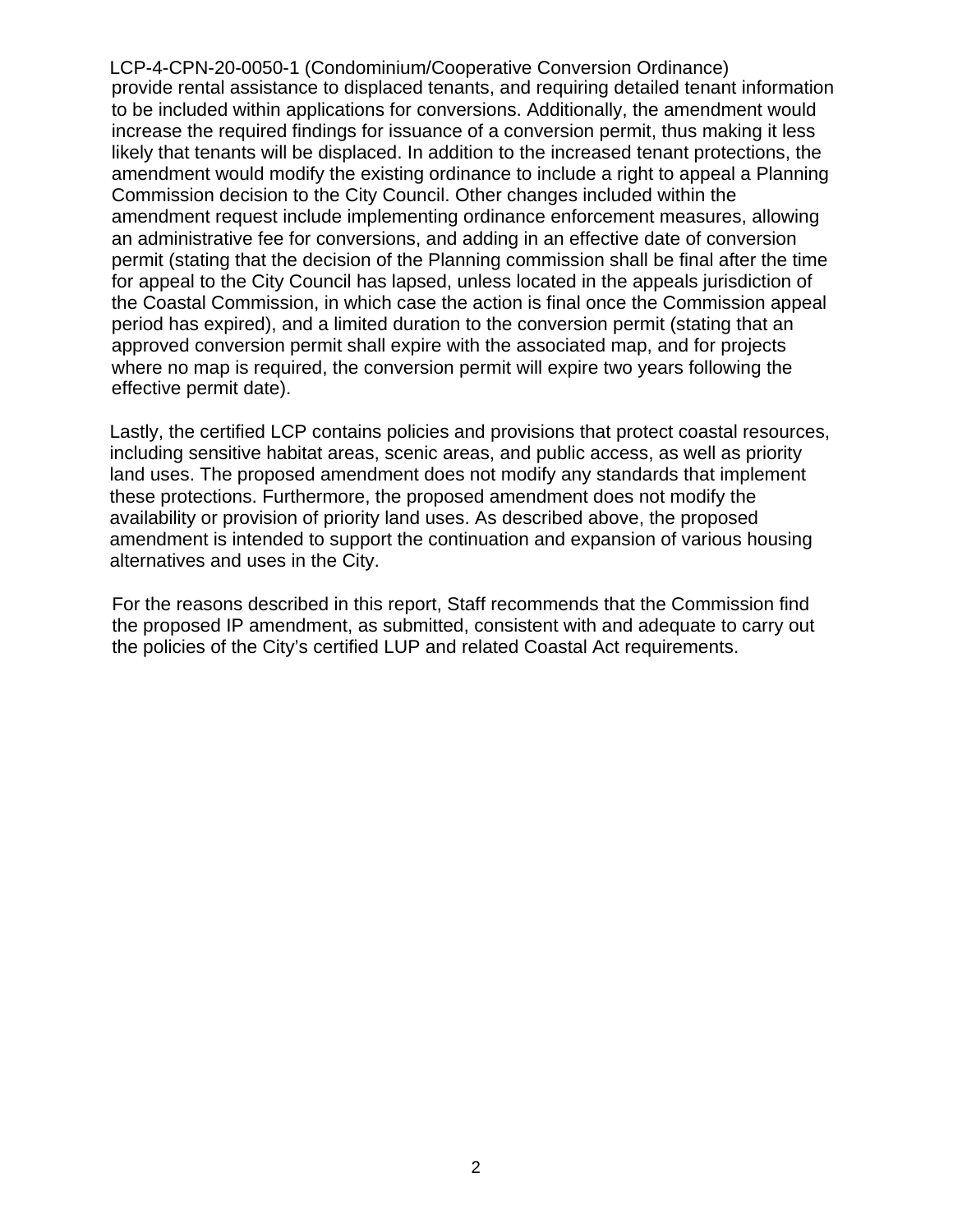## Table of Contents

| II. STAFF RECOMMENDATION, MOTION, AND RESOLUTION FOR THE<br>A. Certification of the Implementation Plan Amendment As Submitted5 |  |
|---------------------------------------------------------------------------------------------------------------------------------|--|
| III. FINDINGS FOR APPROVAL OF THE AMENDMENT AS SUBMITTED  6                                                                     |  |

### **EXHIBITS**

Exhibit 1 - City of Carpinteria Chapter 14.74 - Proposed Amendment Text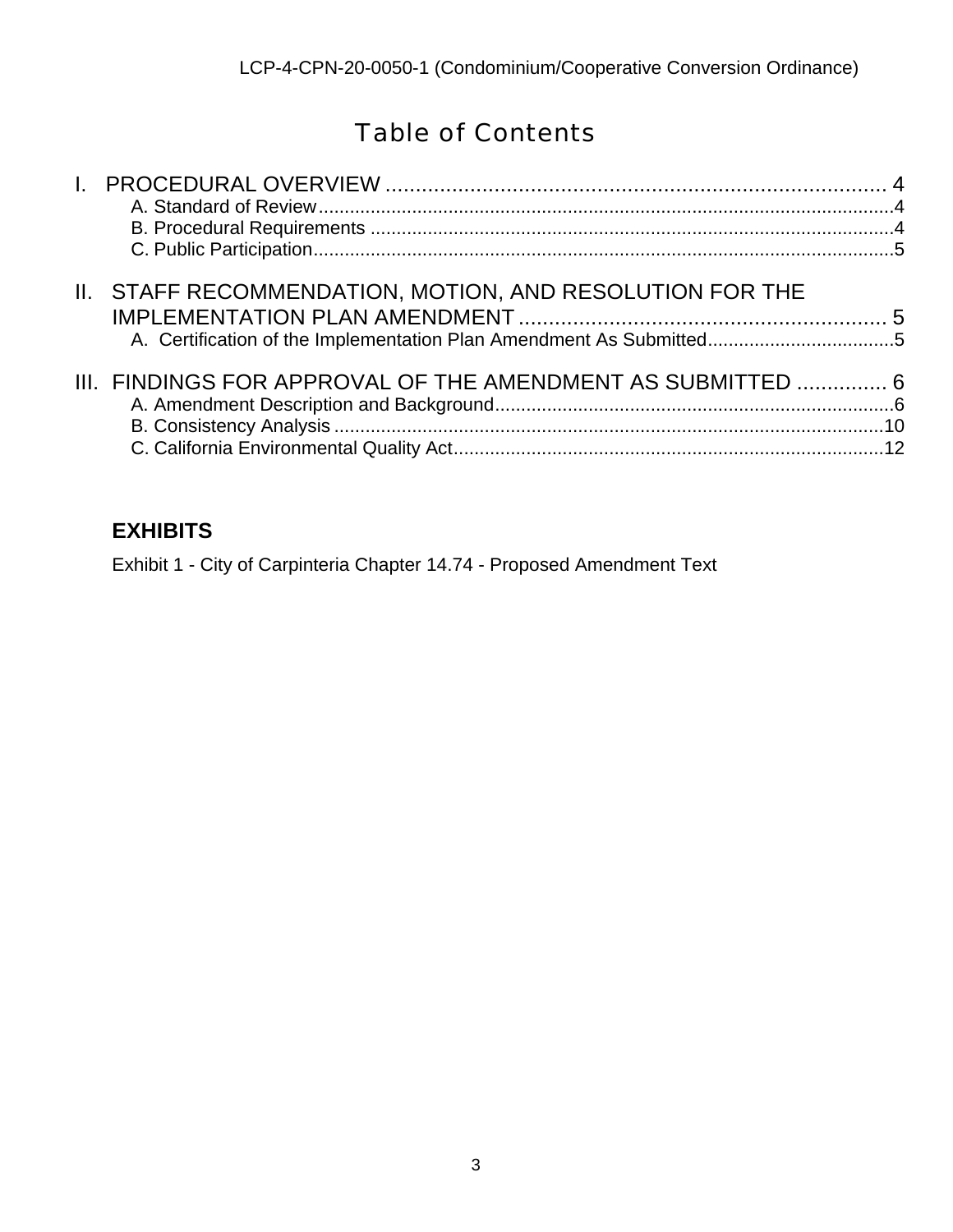## **I. PROCEDURAL OVERVIEW**

#### **A. Standard of Review**

The Coastal Act provides:

*The local government shall submit to the Commission the zoning ordinances, zoning district maps, and, where necessary, other implementing actions that are required pursuant to this chapter.* 

*...The Commission may only reject ordinances, zoning district maps, or other implementing action on the grounds that they do not conform with, or are inadequate to carry out, the provisions of the certified land use plan. If the Commission rejects the zoning ordinances, zoning district maps, or other implementing actions, it shall give written notice of the rejection, specifying the provisions of the land use plan with which the rejected zoning ordinances do not conform, or which it finds will not be adequately carried out, together with its reasons for the action taken. (Section 30513)* 

*The Commission may suggest modifications... (Section 30513)* 

The standard of review for the proposed amendment to the Implementation Plan of the Local Coastal Program, pursuant to Sections 30513 and 30514 (regarding amendments) of the Coastal Act, is whether the Implementation Plan would be in conformance with, and adequate to carry out, the provisions of the Land Use Plan portion of the City of Carpinteria's certified Local Coastal Program.

### **B. Procedural Requirements**

If the Commission certifies the LCP amendment as submitted, no further Board of Supervisors action will be necessary pursuant to Section 13544(b)(2) of Title 14 of the California Code of Regulations. Should the Commission deny the LCP Amendment, as submitted, without suggested modifications, no further action is required by either the Commission or the Board of Supervisors, and the LCP amendment is not effective, pursuant to Section 13542(f). Should the Commission deny the LCP Amendment, as submitted, but then approve it with suggested modifications, then the Board of Supervisors may consider accepting the suggested modifications and submitting them by resolution to the Executive Director for a determination that the Board of Supervisors' acceptance is consistent with the Commission's action. In that scenario, pursuant to Section 13544(c) of Title 14 of the California Code of Regulations, the modified LCP Amendment will become final at a subsequent Commission meeting if the Commission concurs with the Executive Director's Determination that the Board of Supervisors' action in accepting the suggested modifications approved by the Commission for LCP Amendment 1-19 is legally adequate. If the Board of Supervisors does not accept the suggested modifications within six months of the Commission's action, then the LCP amendment remains uncertified and not effective within the coastal zone.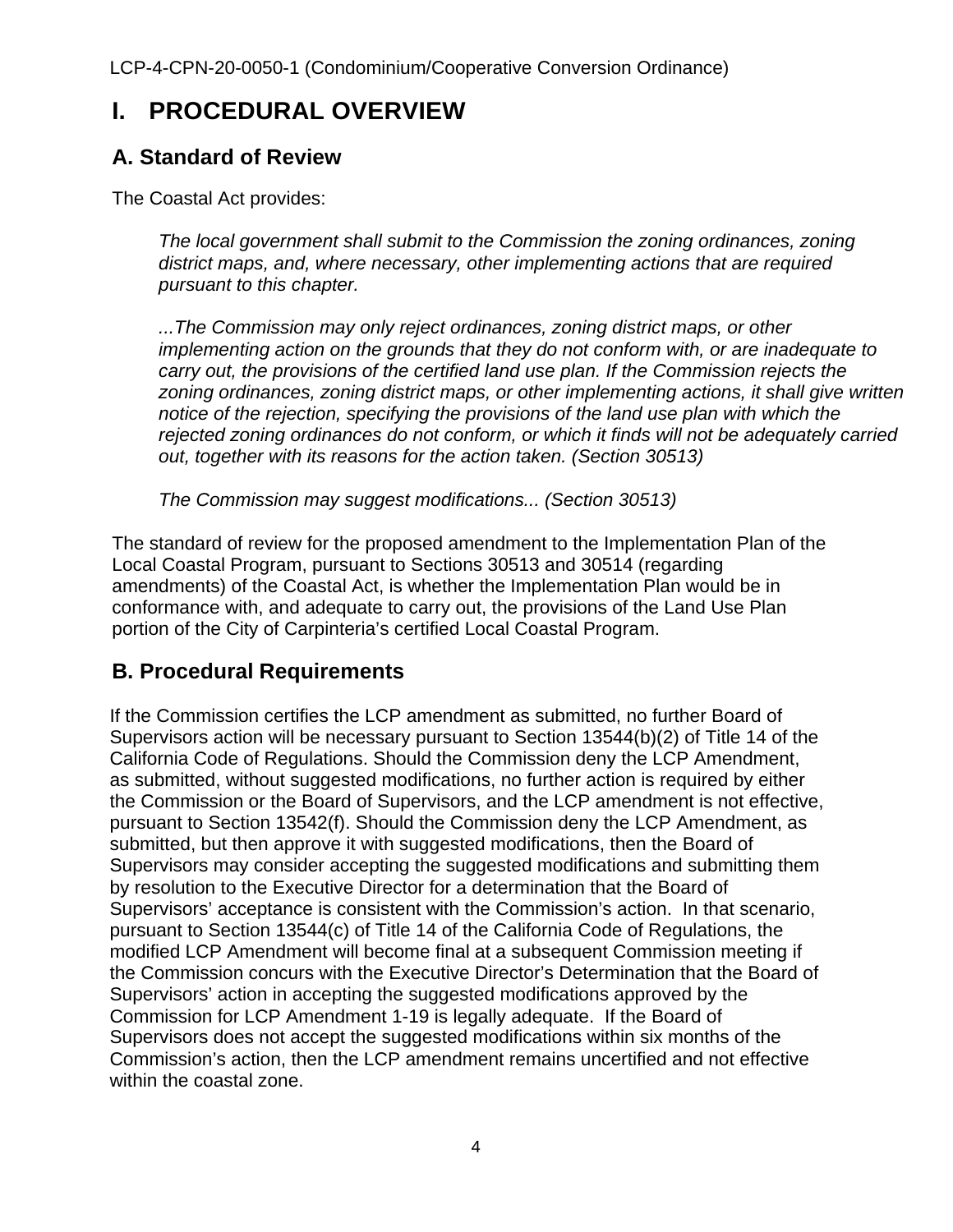## **C. Public Participation**

Section 30503 of the Coastal Act requires the provision of maximum opportunities for public input in preparation, approval, certification and amendment of any LCP. The City held a series of public hearings regarding the amendment. The hearings were noticed to the public consistent with Section 13515 of Title 14 of the California Code of Regulations. Notice of the Commission's consideration of the subject amendment has been distributed to all known interested parties.

## **II. STAFF RECOMMENDATION, MOTION, AND RESOLUTION FOR THE IMPLEMENTATION PLAN AMENDMENT**

Following public hearing, staff recommends the Commission adopt the following resolution and findings. The appropriate motion to introduce the resolution and a staff recommendation is provided prior to the resolution.

#### **A. Certification of the Implementation Plan Amendment As Submitted**

#### MOTION:

**I move that the Commission reject City of Carpinteria Implementation Plan Amendment No. LCP-4-CPN-20-0050-1, as submitted.**

#### STAFF RECOMMENDATION TO CERTIFY AS SUBMITTED:

Staff recommends a **NO** vote. Failure of this motion will result in certification of Implementation Plan Amendment No. LCP-4-CPN-20-0050-1 as submitted and the adoption of the following resolution and findings. The motion passes only by an affirmative vote of a majority of the Commissioners present.

#### RESOLUTION TO CERTIFY AS SUBMITTED:

The Commission hereby **certifies** the City of Carpinteria Implementation Plan Amendment No. LCP-4-CPN-20-0050-1, as submitted, and adopts the findings set forth below on grounds that the Implementation Plan Amendment conforms with, and is adequate to carry out, the provisions of the certified Land Use Plan, and certification of the Implementation Plan Amendment will meet the requirements of the California Environmental Quality Act, because either 1) feasible mitigation measures and/or alternatives have been incorporated to substantially lessen any significant adverse effects of the Implementation Plan on the environment, or 2) there are no further feasible alternatives and mitigation measures that would substantially lessen any significant adverse impacts on the environment that would result from certification of the Implementation Program.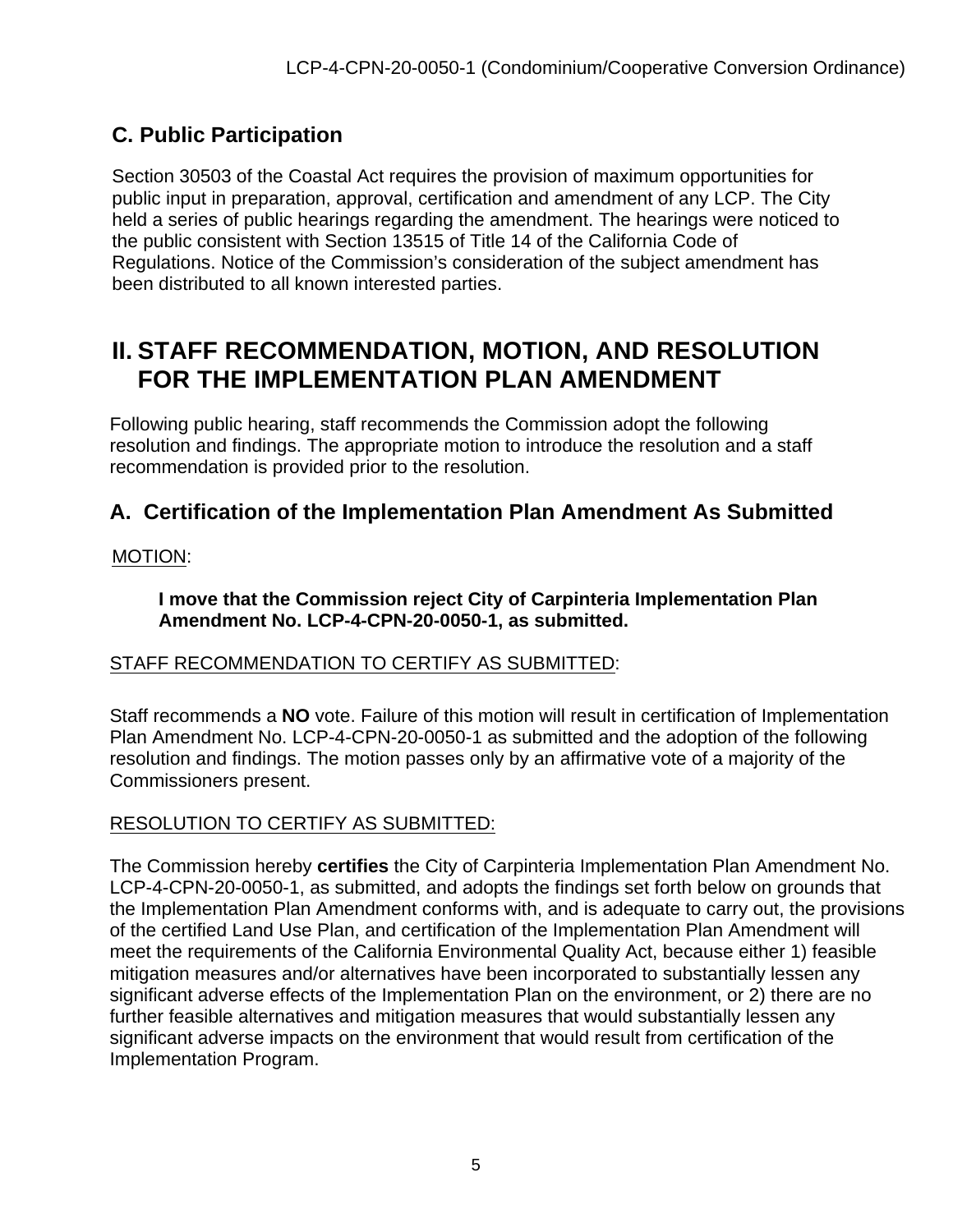#### LCP-4-CPN-20-0050-1 (Condominium/Cooperative Conversion Ordinance) **III. FINDINGS FOR APPROVAL OF THE AMENDMENT AS SUBMITTED**

The following findings support the Commission's approval of the proposed Implementation Plan (IP) Amendment as submitted. The Commission hereby finds and declares as follows:

#### **A. Amendment Description and Background**

The City of Carpinteria is requesting an amendment to the IP portion of its certified Local Coastal Program (LCP) to replace the City's existing Condominium/Cooperative Conversion Ordinance. The subject amendment is proposed in order to update the City's existing Condominium/Cooperative Conversion Ordinance in order to ensure that there is a balance of both rental and for-sale units available within the City. The existing ordinance does not have provisions in place to regulate cooperative apartments, and therefore they can be converted more easily under the current regulations without proper review. The full text of the City's proposed changes to the IP are included as Exhibit 1 of this report, and are summarized below.

Chapter 14.74 of the Carpinteria Municipal Code currently regulates when the conversion of condominiums, community apartments, and stock cooperatives from rental to for-sale units may occur. The conversion of apartment rental units to for-sale units may conflict with the City's goals to: provide a reasonable balance of rental and ownership housing within the City; provide a variety of choices of tenure, type, price and location of housing; and to ensure an adequate supply of rental housing for low and moderate income persons and families. The proposed amendmen alsot modifies the regulations and standards that govern conversions and mitigation measures to assist tenants of rental units that are evicted as a result of their units being converted.

Condominium conversion projects within the City differ from other for-sale housing units as they were not, in most cases, constructed or designed with single-family ownership in mind. Consequently, the projects were not reviewed by the City, nor were conditions in place to address issues that may apply to ownership projects, but not to the same property if it remained a rental apartment project. Therefore, section 14.74.110 of the proposed amendment— "Standards"— is proposed to be modified to ensure that units being converted meet current physical standards as required by the City's Land Use Plan.

Moreover, conversion of the City's existing rental housing units (apartments) to condominiums, community apartments, stock cooperatives, and cooperative apartments may result in the removal of vital affordable housing. The availability and affordability of housing in the City—based on the 2019 Carpinteria Valley Economic Profile—is very low, and the apartment vacancy rate in March of 2019 was just 0.9 percent (out of 2,136 apartment units). Due to the scarcity of housing in the City, it is challenging for renters to find and secure housing and for business owners to recruit and retain employees. In the City's experience, when new hires are brought on board, they either cannot find apartments in Carpinteria or they cannot afford them and are forced to live out of town and commute. This has added to freeway congestion and air quality impacts in the City, in addition to affecting the quality of life of the employee as they are forced to travel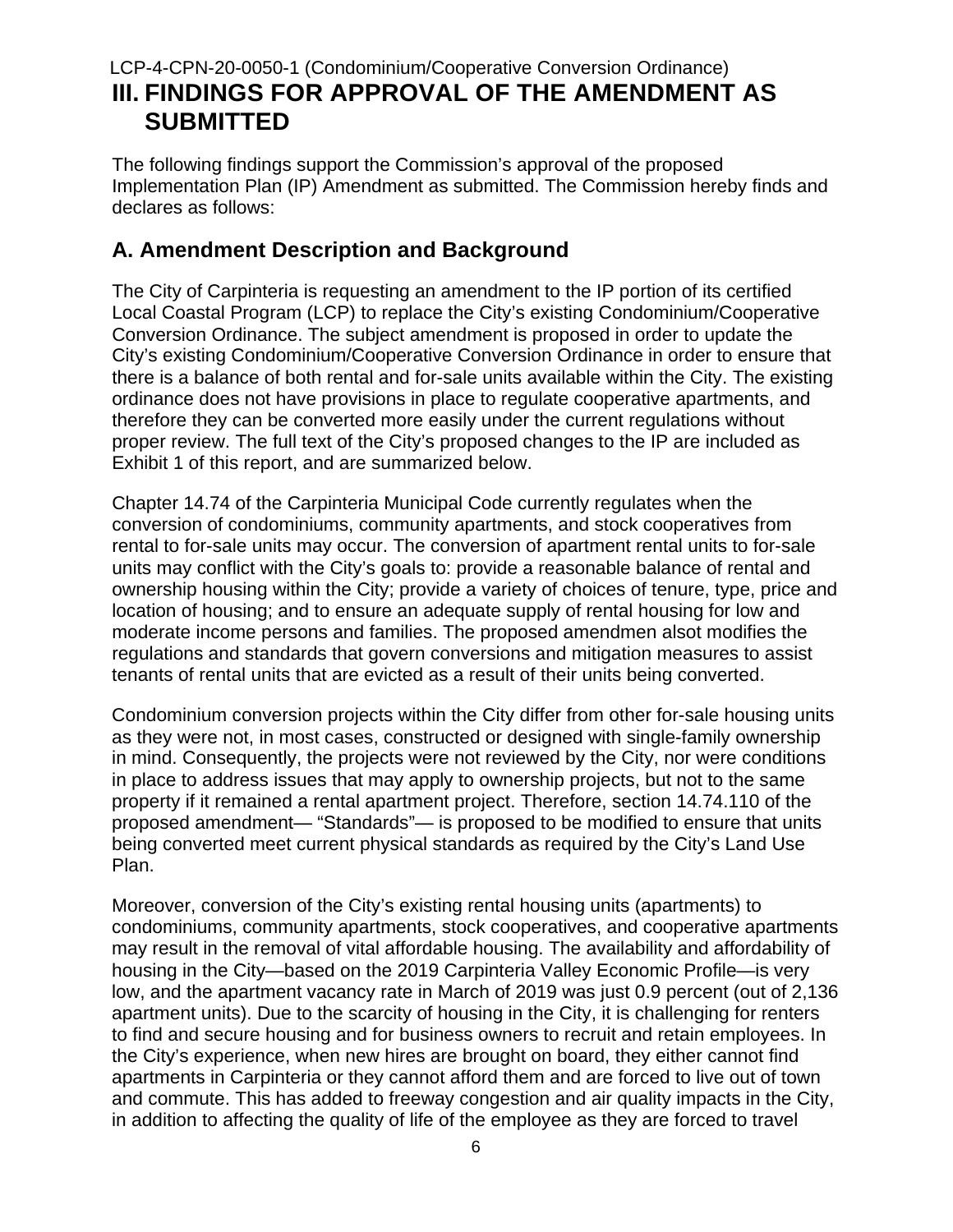farther to and from work and are not able to better get to know the city in which they work. Currently, within the City, inventory remains limited despite a generally softening housing sector in which more inventory is becoming available in California. Home prices have risen steadily since 2016, and most recently have risen 11.7 percent in 2018 and through March of 2019, have increased 11 percent year-over-year. In addition, the median selling value of a home in Carpinteria during 2018 was \$1,162,000. During the first three months of 2019, the median price reached an all-time high of \$1,286,000. Taking into consideration the average price of homes in the City, the City found that it is extremely vital to maintain and create housing options that can accommodate lower income households.

While conversion projects may affect the rental housing stock in the City, it is also recognized that they can be beneficial as a source of more affordable ownership housing. For those households who cannot afford to pay \$1.2M+ to own a house, purchasing an apartment conversion may be the sole way for those families to own property within the City. As such, the proposed amendment allows for the limited conversion of rental units when specific criteria are met, and to ensure that apartment conversions are consistent with all applicable City codes and ordinances. Components of the proposed amendment are described in further detail below.

#### **Tenant Rights**

To offset the displacement of renters as a result of ownership conversions, the amendment proposes to add subsection 14.74.090, "Tenant Rights", to the existing ordinance to benefit and protect existing renters. Included within subsection 14.74.090 is a tenant right to occupancy of at least 180 days, in addition to a tenant purchase option where the applicant must provide each tenant with a 90 day right of first refusal to purchase the respective unit. Within the existing ordinance, relocation assistance is provided to displaced tenants to assist them in securing replacement housing that is comparable in location, amenities, and cost to that being converted. While relocation assistance would remain in the ordinance, the amendment would modify the existing relocation assistance to allow the amount of assistance to be determined by the City Council. Additionally, the amendment would revise the displacement payment that is currently provided to tenants. Under the current ordinance, payments are required in the amount of one and half times the existing monthly rent. The amendment would require a rental assistance payment be provided to all non-purchasing tenants equal to two month's rent at the existing rental amount, unless an application for reduction or waiver in assistance is approved. In order to reduce the number of tenants being displaced, the applicant shall also provide incentives that would aid existing tenants in becoming owners in the converted project that are equal to or greater than the amount provided for relocation and rental assistance. Additionally, the applicant must work with the City Community Development Department to create a phasing plan to limit unnecessary interference with existing tenants. The Tenant Rights section of the amendment also includes protections for tenants who have children in school to ensure they will not be required to move from their unit prior to the end of the current grade year.

#### **Noticing**

In addition to increasing tenant protections, the proposed amendment would also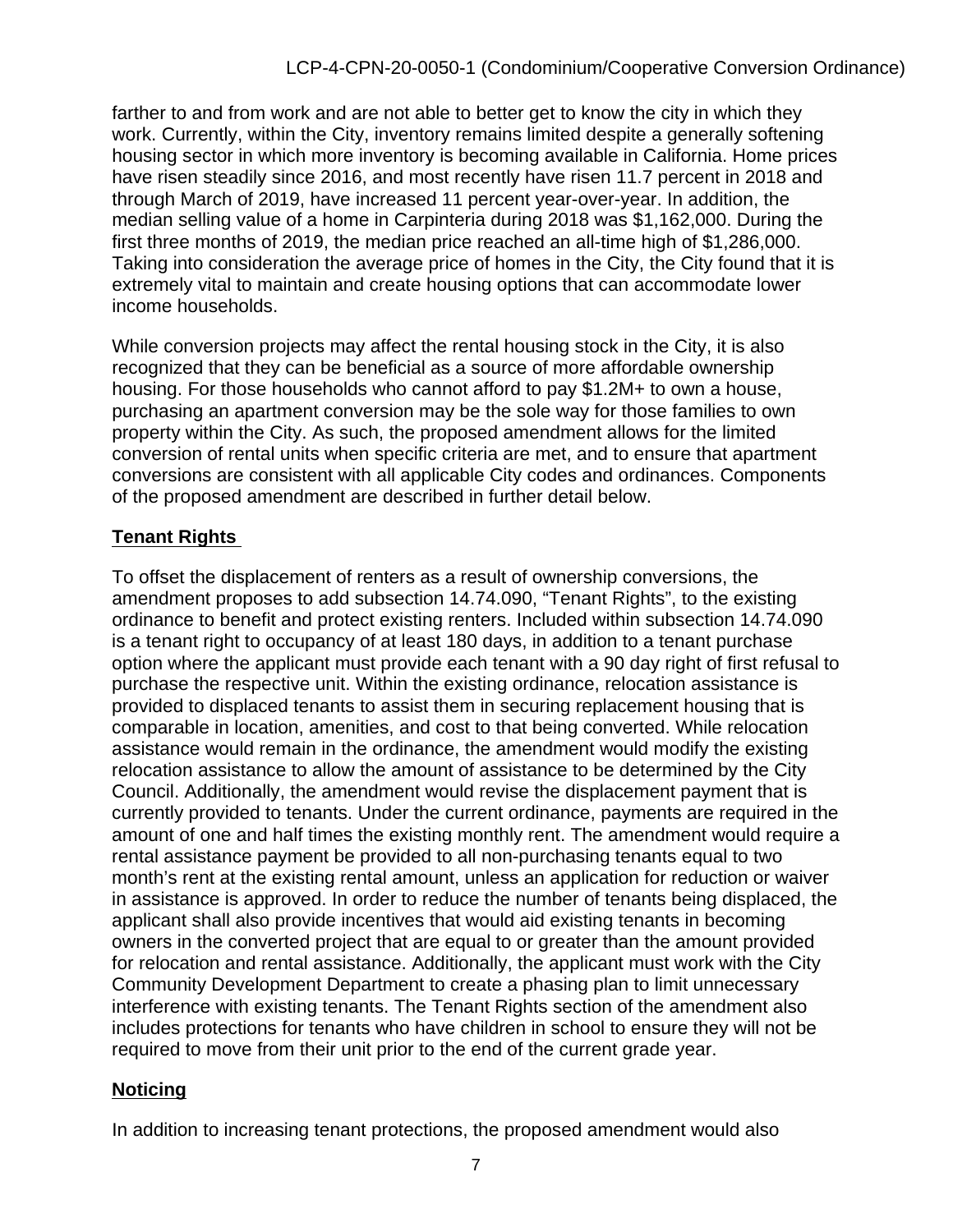LCP-4-CPN-20-0050-1 (Condominium/Cooperative Conversion Ordinance) increase the noticing requirements to existing and prospective tenants. Given that condominium conversions are considered subdivisions under the Subdivision Map Act, conversions must comply with the noticing provisions within that Act. The City proposes to comply with the noticing provisions of the Subdivision Map Act, and require additional noticing procedures through the proposed amendment. At least 60 days prior to filing an application to convert a property, the applicant shall provide the City and all tenants of the property to be converted with a description of the conversion, an anticipated schedule for conversion, a copy of Chapter 14.74 (the chapter of this subject amendment request), and a description of the applicant's plans for relocation and rental assistance. The applicant must also provide notification of the tenant's 90 day right of first refusal, and notification of the tenant's right to receive notice of all public hearings and the right to appear and be heard at such hearings. In addition to the notice of intent to convert, the applicant shall also be responsible for additional written notifications to each tenant such as a notice of final map approval and a notice of receipt of public report. There must also be conspicuous posting of the anticipated conversion in two common areas, and the applicant must submit proof of noticing prior to the public hearing.

#### **Pre-Application and Application Requirements**

As part of the proposed amendment, the existing pre-submittal application requirements would be removed and relocated to section 14.74.130, "Findings— Conversion Permit". Under the current ordinance, as part of the pre-application requirements, no application for conversion is accepted when there is a rental vacancy rate of less than 5% or when the number of converted units in the City, as a proportion of total apartments, exceeds 15%. The proposed amendment would remove these standards as pre-application requirements, but would instead maintain them as standards of approval.

Subsection 14.74.040, "Application Requirements", is proposed to be modified to increase the application submittal requirements. A Coastal Development Permit is proposed to be required for conversions, in addition to the already required Development Plan (if applicable). Additionally, a list of all consultants proposed to be involved with the project, a tentative tract or parcel map, a provision of parking, a description of sales information, a rental history report, a tenant relocation plan, tenant surveys, and an inclusionary housing plan must all be submitted to meet the application requirements for a conversion permit. The rental history report must include details such as the size of the building and each unit, the current rental rates and rates for the prior 24 months, a list of the number and type of special category tenants presently residing in the unit and over the preceding 24 months, the number of evictions over the preceding 24 months, and the identification of tenants receiving federal or state subsidies. The tenant relocation plan must include current information on available apartments of comparable size, quality, and price within a 20-mile radius of the building to be converted; a description of the feasibility of providing all or a portion of the converted units for sale to low and moderate income households; a description of the feasibility of not converting a portion of the total units to retain them for rental occupancy; and a calculation of the total amount of relocation and rental assistance due in accordance with subsections C and D of section 14.74.090. Tenant Surveys must be provided to each tenant to indicate their identity, length of tenancy, and rent amount; and to obtain information such as how long the tenant had planned to continue living in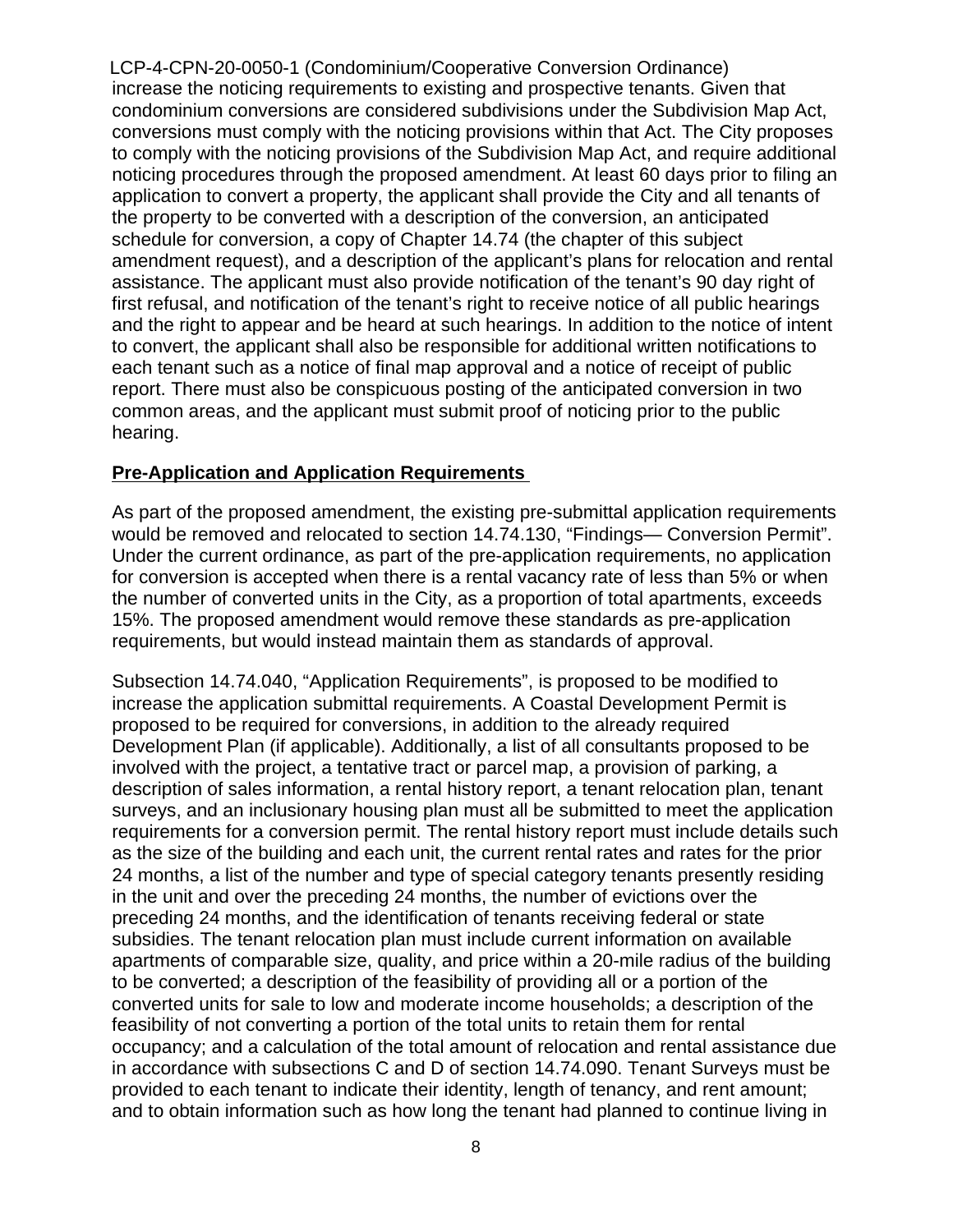the building, their knowledge of available alternative housing, their interest in purchasing the unit, and the extent of their approval of the conversion. The survey results shall be confidential and anonymized for presentation to the relevant hearing body.

#### **Other Minor Changes**

The LCP amendment also includes other minor changes to the subject ordinance. Changes to section 14.74.020, "Definitions", are proposed to modify existing definitions and add in definitions not already included within the existing ordinance. Definitions such as "apartment", "condominium", "community apartment project", "stock cooperative", "low income", "moderate income", and "handicapped" are suggested to be modified and definitions such as "cooperative apartment", "applicant", "eligible tenant", "elderly", "single head of household", "very low income", and "special category" are proposed to be added to the ordinance. The proposed definition changes are made to match definitions located in other sections of the City's zoning ordinance, and civil code definitions.

In addition to the increased tenant protections discussed above, the amendment would also include the right to appeal a Planning Commission decision to the City Council. The Planning Commission has final review authority for development plans, coastal development permits, tentative parcel maps, variances, and conversions. With the proposed amendment, all decisions regarding conversions would be appealable to the City Council. A new "Enforcement" section, 14.74.190, is also proposed to be added to the ordinance to clarify that it is unlawful to sell, purchase, or assist in the sale or purchase of any condominium, community apartment, stock cooperative, or cooperative apartment if the conversion fails to comply with any provisions of Chapter 14.74, and penalties will be available for the City to remedy such violations. An additional component of the amendment would allow the City Council to establish reasonable administrative fees and deposits to defray the costs of administering the ordinance. Other minor subsections to be added to Chapter 14.74 include sections 14.74.160 (effective date of conversion permit) and 14.74.180 (lapse of conversion permit). Section 14.74.160 states that the decision of the Planning Commission shall be final after the time for appeal to the City Council has lapsed, unless located in the appeals jurisdiction of the Coastal Commission, in which case the action will be final once the Commission appeal period has expired. Section 14.74.180 states that an approved conversion permit shall expire with the associated map, and for projects where no map is required, the conversion permit will expire two years following the effective permit date.

Another minor component of the proposed amendment includes the modification of section 14.74.030 to remove and replace permit exemptions. Section 14.74.030 of the existing ordinance that currently discusses permit exemptions will be replaced with a "General Requirements" section that explains the permitting requirements for a conversion. Finally, a section regarding compliance with the Mello Act (14.74.100) will be added into the existing ordinance. The State of California's Mello Act (California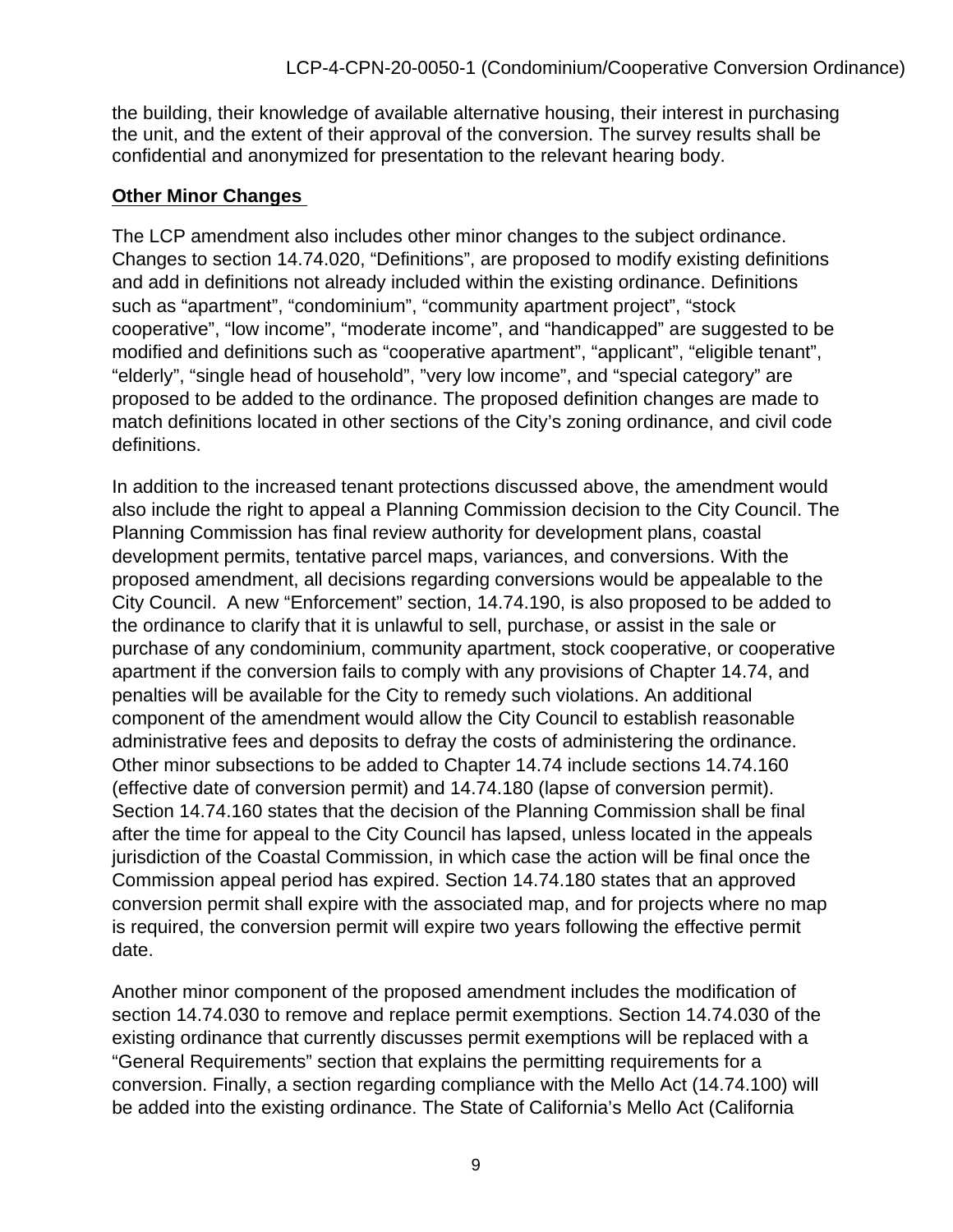LCP-4-CPN-20-0050-1 (Condominium/Cooperative Conversion Ordinance) Government Code Sections 65590 - 65590.1) seeks to preserve and expand the number of affordable dwelling units in the Coastal Zone areas of the State of California. To comply with the Mello Act, the City proposes to include a section within the ordinance that states that the conversion or demolition of existing residential dwelling units occupied by persons and families of low or moderate income shall not be authorized unless an exemption within the state code applies or a provision has been made for the replacement of those dwelling units on a one-to-one basis within the City. Although the Commission no longer has the authority to review issues under the Mello Act, and there isn't a specific policy basis in the LUP for Mello Act compliance, the addition of this subsection and the provisions within it do not render the IP inadequate to implement the LUP.

#### **B. Consistency Analysis**

The standard of review for the proposed amendment to the Implementation Plan (IP) of the certified Local Coastal Program (LCP), pursuant to Section 30513 and 30514 of the Coastal Act, is whether the IP, with the proposed amendment, would be in conformance with, and adequate to carry out, the policies of the Land Use Plan (LUP) portion of City of Carpinteria's certified LCP. All Chapter 3 policies of the Coastal Act have been incorporated in their entirety into the certified City LUP as guiding policies.

Section 30604 of the Coastal Act states:

**…(f) The commission shall encourage housing opportunities for persons of low and moderate income. In reviewing residential development applications for low- and moderate-income housing, as defined in paragraph (3) of subdivision (h) of Section 65589.5 of the Government Code, the issuing agency or the commission, on appeal, may not require measures that reduce residential densities below the density sought by an applicant if the density sought is within the permitted density or range of density established by local zoning plus the additional density permitted under Section 65915 of the Government Code, unless the issuing agency or the commission on appeal makes a finding, based on substantial evidence in the record, that the density sought by the applicant cannot feasibly be accommodated on the site in a manner that is in conformity with Chapter 3 (commencing with Section 30200) or the certified local coastal program.**

**(g) The Legislature finds and declares that it is important for the commission to encourage the protection of existing and the provision of new affordable housing opportunities for persons of low and moderate income in the coastal zone...**

Coastal Act Section 30604, as incorporated into the LUP, encourages the provision of housing opportunities for persons of low and moderate income. Furthermore, this section encourages the protection of existing affordable housing and the provision of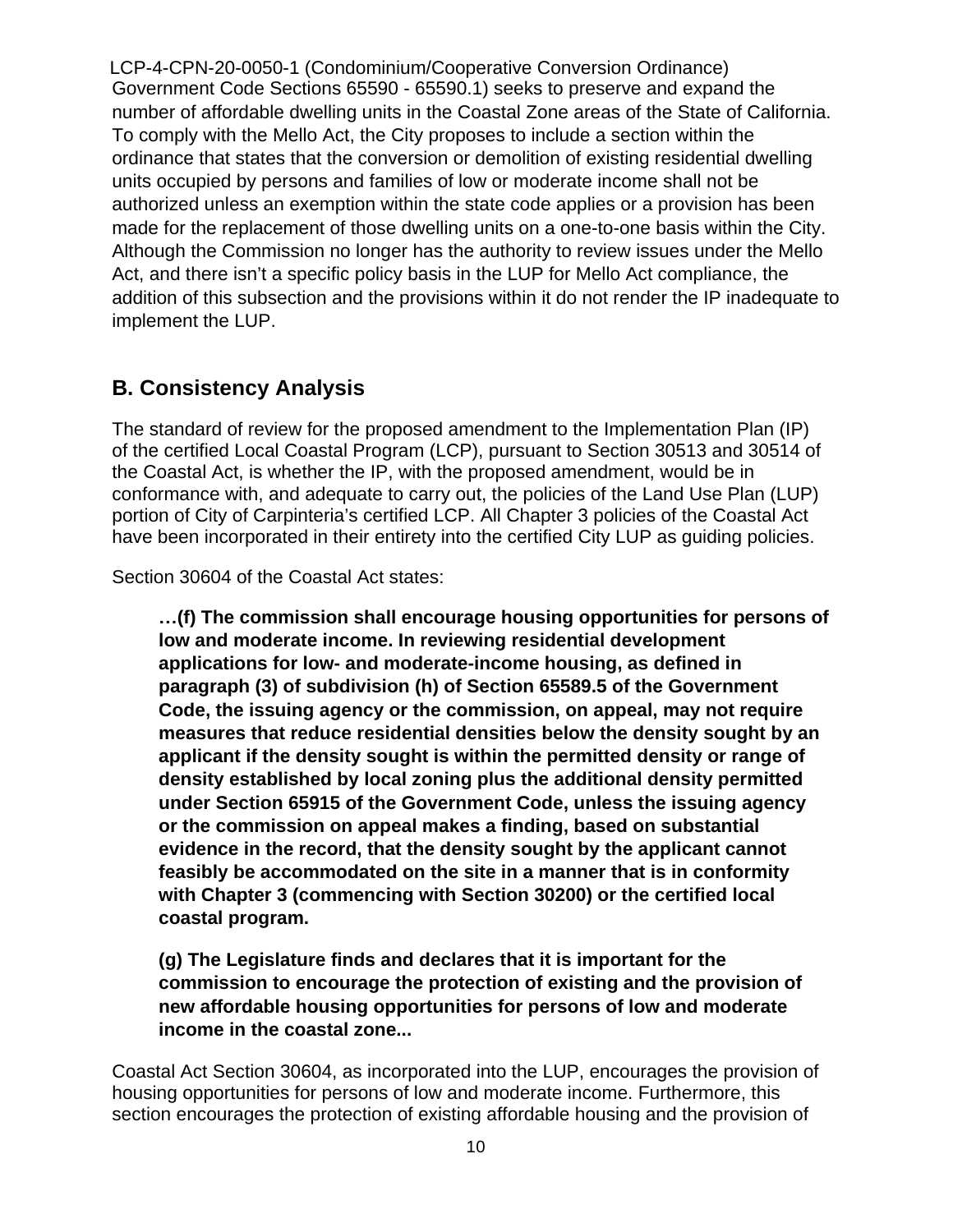new affordable housing opportunities.

As described above, the subject amendment is proposed in order to update the City's existing Condominium/Cooperative Conversion Ordinance in order to ensure that there is a balance of both rental and for-sale units available within the City. The intent of the subject amendment is to recognize that while conversion projects may provide a source of more affordable ownership housing, the preservation of rental housing for low and moderate income persons is also critical. The City's LUP and implementing ordinances allow for the development of a mix of housing types consistent with the City's needs. However, within the City the availability and affordability of housing is low, making it challenging for renters to find and secure housing and for business owners to recruit and retain employees. The subject amendment would allow for limited conversions, while preserving existing rental housing that is critical for maintaining the affordability of existing and future housing developments.

Specifically, the subject amendment includes provisions to allow for the conversion of apartments to condominiums while also protecting the interests of the tenants by requiring that tenants receive adequate notice of proposed condominium conversions, are advised of their rights with respect to the conversion of their apartment to condominium, and are afforded reasonable relocation and rental assistance. Additionally, each tenant will have a right of occupancy of at least 180 days if a conversion is allowed pursuant to the subject amendment. Eligible Special Category tenants (such as those that are elderly, handicapped, single head of household, and those that are considered very low, low, or moderate income) shall have a right of occupancy for up to one year. Additionally, the proposed amendment would require that a tenant purchase option and ownership incentives are offered to reduce the number of tenants that are displaced when a conversion occurs. Specifically, each tenant would be provided with a 90 day right of first refusal to purchase his or her respective unit or any other unit in the project not claimed by the present tenant. The proposed amendment would limit the instances when a conversion is allowed by ensuring that converted units represent less than 15% of the apartment housing suppy within the City. Additionally, no conversions would be allowed when there is a rental vacancy rate of less than 5%. Increasing tenant rights and limiting conversions encourages the availability of housing opportunities for low and moderate income persons consistent with Coastal Act Section 30604.

The Coastal Act defines "development" to include "subdivision pursuant to the Subdivision Map Act ... and any other division of land, including lot splits, .... " (Section 30106). Condominium conversions are incorporated into the City's LCP, as they are considered a subdivision under the Subdivision Map Act and therefore meet the definition of "development" under the Coastal Act. Given that conversions are considered development, they require a coastal development permit (CDP). The proposed changes to the ordinance do not change the existing CDP requirements for conversions or other divisions of land.

Included within the subject amendment request is subsection 14.74.100, "Compliance with Mello Act". This section states that the conversion or demolition of existing residential dwelling units occupied by persons and families of low or moderate income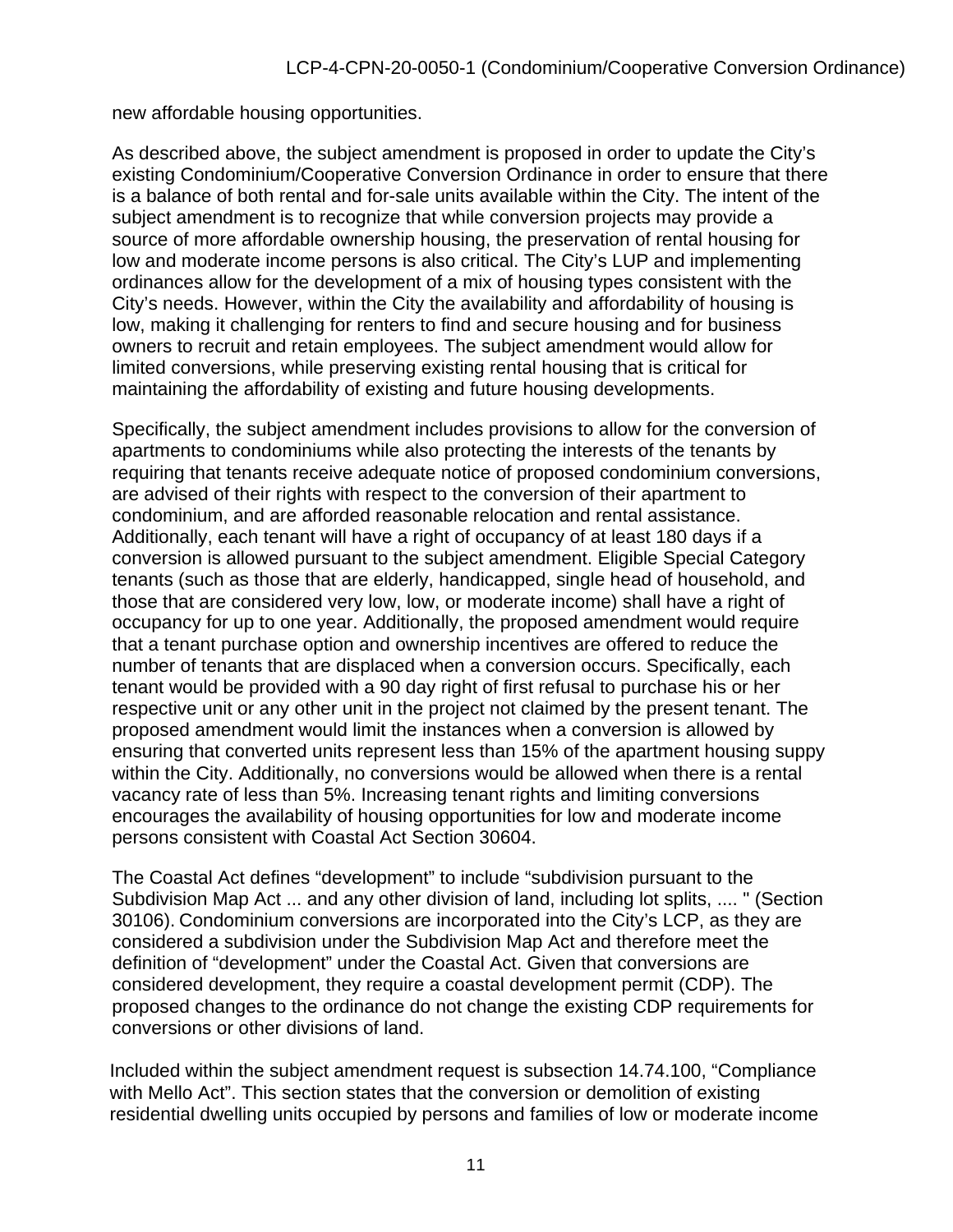LCP-4-CPN-20-0050-1 (Condominium/Cooperative Conversion Ordinance) shall not be authorized unless an exemption within the state code applies or a provision has been made for the replacement of those dwelling units on a one-to-one basis within the City. The preservation of low-cost housing in the coastal zone was included in early versions of the Coastal Act. These provisions, however, were removed from the Coastal Act by the California State Legislature decades ago. As described above, the Coastal Act does still require the Commission to *encourage*  affordable housing (Pub. Res. Code § 30604(f), (g), (h)); however, the Coastal Act specifically forbids the Commission from reviewing local government Mello Act determinations or requiring an applicant for a coastal development permit to provide evidence of compliance with the Mello Act (Pub. Res. Code § 30011). Accordingly, the Commission no longer has the authority it once had to review the impact of proposed development projects on low-cost housing in the coastal zone. Although the Commission no longer has the authority it once had to protect low income housing and can't enforce Mello Act compliance, and there isn't a specific policy basis in the LUP for requiring Mello Act compliance as part of the Coastal Development Permit review process, the addition of this subsection and the provisions within it do not render the IP inadequate to implement the LUP, so there is no basis for objecting to the inclusion of these provisions. However, due to the fact that this subsection is not related to the Coastal Act, the Commission hereby clarifies that allegations based on a violation of these provisions would not be a valid basis for appeal under PRC section 30603(b), and on appeal, the Coastal Commission would not be able to enforce those provisions, per 30604(b).

Lastly, the certified LCP contains policies and provisions that protect coastal resources, including sensitive habitat areas, scenic areas, and public access as well as priority land uses. The proposed amendment does not modify any standards that implement these protections. Furthermore, the proposed amendment does not modify the availability or provision of priority land uses. As described above, the proposed amendment is intended to support the continuation and expansion of various housing alternatives and uses in the City.

Therefore, for the reasons discussed above, the Commission finds that the IP amendment, as submitted, would not change the fact that the IP conforms with and is adequate to carry out the applicable policies of the certified LUP and the Coastal Act.

#### **C. California Environmental Quality Act**

Section 21080.9 of the California Public Resources Code—within the California Environmental Quality Act (CEQA)—exempts local government from the requirement of preparing an environmental impact report (EIR) in connection with its activities and approvals necessary for the preparation and adoption of a local coastal program (LCP). Instead, the CEQA responsibilities are assigned to the Coastal Commission; however, the Commission's LCP review and approval program has been found by the Resources Agency to be functionally equivalent to the EIR process. Thus, under CEQA Section 21080.5, the Commission is relieved of the responsibility to prepare an EIR for each LCP action.